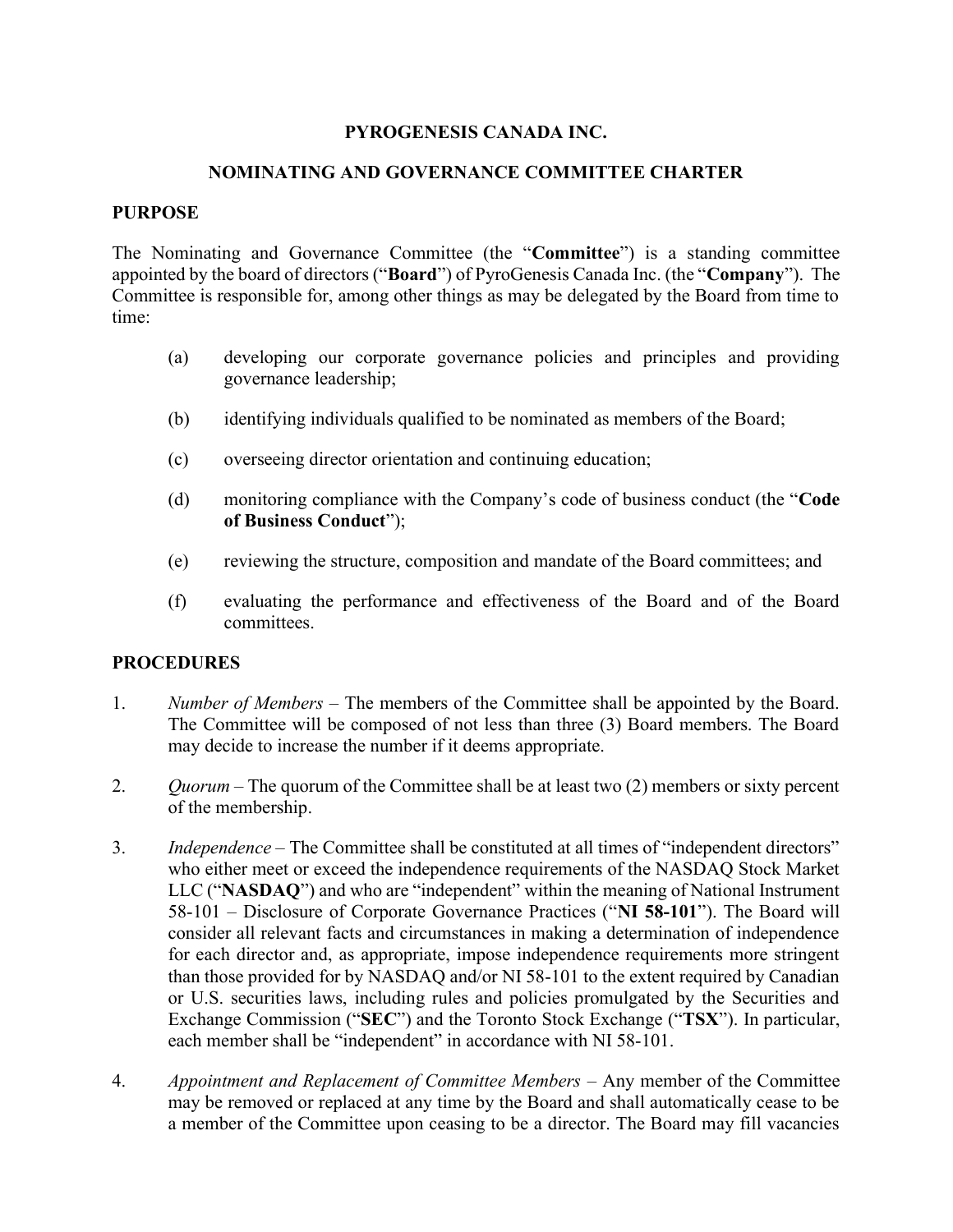on the Committee by appointing another qualified director to the Committee. The Board shall fill any vacancy if the membership of the Committee is less than three (3) directors. Whenever there is a vacancy on the Committee, the remaining members may exercise all of the Committee's powers as long as a quorum remains in office. Subject to the foregoing, the members of the Committee shall be appointed by the Board annually and each member of the Committee shall remain on the Committee, until his or her successor shall be duly appointed or his or her earlier resignation or removal.

- 5. Committee Chair Unless a Chair of the Committee is designated by the full Board, the members of the Committee may designate a Chair by majority vote of the full Committee. The Committee Chair shall be responsible for leadership of the Committee, including preparing the agenda in consultation with other Committee members and members of management, presiding over the meetings, making Committee assignments and reporting to the Board following each meeting and as otherwise necessary or appropriate. If the Committee Chair is not present at any meeting of the Committee, one of the other members of the Committee who is present shall be chosen by the Committee to preside at the meeting. The Committee will report through the Committee Chair to the Board following meetings of the Committee on matters considered by the Committee, its activities and compliance with this Charter.
- 6. Conflicts of Interest If a Committee member faces a potential or actual conflict of interest relating to a matter before the Committee that member shall be responsible for alerting the Committee Chair. If the Committee Chair faces a potential or actual conflict of interest, the Committee Chair shall advise the Chair of the Board. If the Committee Chair, or the Chair of the Board, as the case may be, concurs that a potential or actual conflict of interest exists, the member faced with such conflict shall disclose to the Committee the member's interest and shall not participate in consideration of the matter and shall not vote on the matter.
- 7. Meetings The Committee shall meet regularly and as often as it deems necessary to perform the duties described herein in a timely manner, but not less than four (4) times a year. Meetings may be held at any time deemed appropriate by the Committee. The Committee shall maintain written minutes of its meetings, which will be filed with the meeting minutes of the Board. A record of the minutes of, and the attendance at, each meeting of the Committee shall be kept. The approved minutes of the Committee shall be circulated to the Board forthwith.
- 8. Secretary The Secretary shall be elected by its members, or shall be the Secretary, or the Assistant or Associate Secretary, of the Company or any other individual appointed by the Committee.
- 9. Notice Notice of each meeting of the Committee shall be given to each member of the Committee. Subject to the following, notice of a meeting shall be given orally or by letter, telex, telegram, electronic mail, telephone facsimile transmission or telephone not less than 48 hours before the time fixed for the meeting. Notice of regular meetings need state only the day of the week or month, the place and the hour at which such meetings will be held and need not be given for each meeting. Members may waive notice of any meeting.
- 10. Invited persons The Committee may invite from time to time such persons as it may see fit to attend its meeting and to take part in discussion and consideration of the affairs of the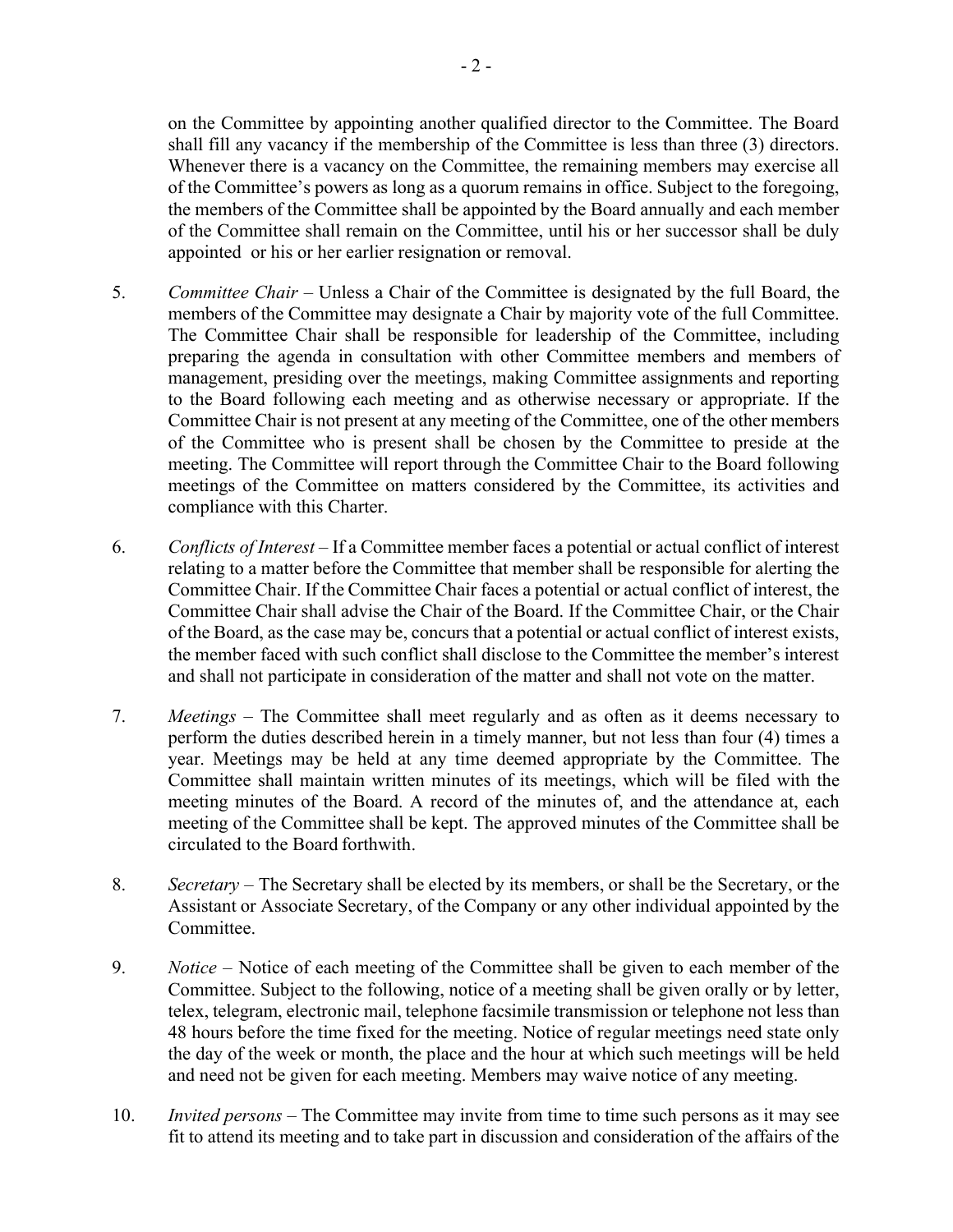Committee. However, any such persons invited may not vote at any meeting of the Committee.

11. Communication facilities – A meeting of the Committee may be held by means of such telephonic, electronic or other communications facilities as permit all persons participating in the meeting to communicate adequately with each other during the meeting.

## RESPONSIBILITIES

### Board Composition and Director Nominations

- 1. The Committee shall:
	- (a) identify and recommend to the Board qualified nominees for election or appointment, as the case may be, as directors;
	- (b) review from time to time the size of the Board;
	- (c) develop and review periodically standards to be applied in making determinations as to the presence or absence of material relationships between a director and the Company and management and make recommendations to enable the Board to function independently of management;
	- (d) review annually the competencies, skills and personal qualities required of directors in order to add value to the Company, in light of:
		- (i) the opportunities and risks facing the Company and the Company's proposed strategy;
		- (ii) the need to ensure that for purposes of the composition of the Board a majority of the directors are independent directors; and
		- (iii) the Company's corporate governance policies and Board policies with respect to director tenure, retirement and succession, diversity and the number of boards on which directors may sit;
	- (e) review periodically the competencies, skills and personal qualities of each existing director, and the contributions made by the director to the effective operation of the Board and review any significant change in the primary occupation of the director;
	- (f) make recommendations for changes to the composition of the Board as it deems necessary or appropriate; and
	- (g) recruit and consider candidates for director, including any candidates nominated by shareholders, having regard for the independence, background, employment and qualifications of possible candidates and the alignment of such candidate's competencies, skills and personal qualities with the Company's needs and shareholders' interests.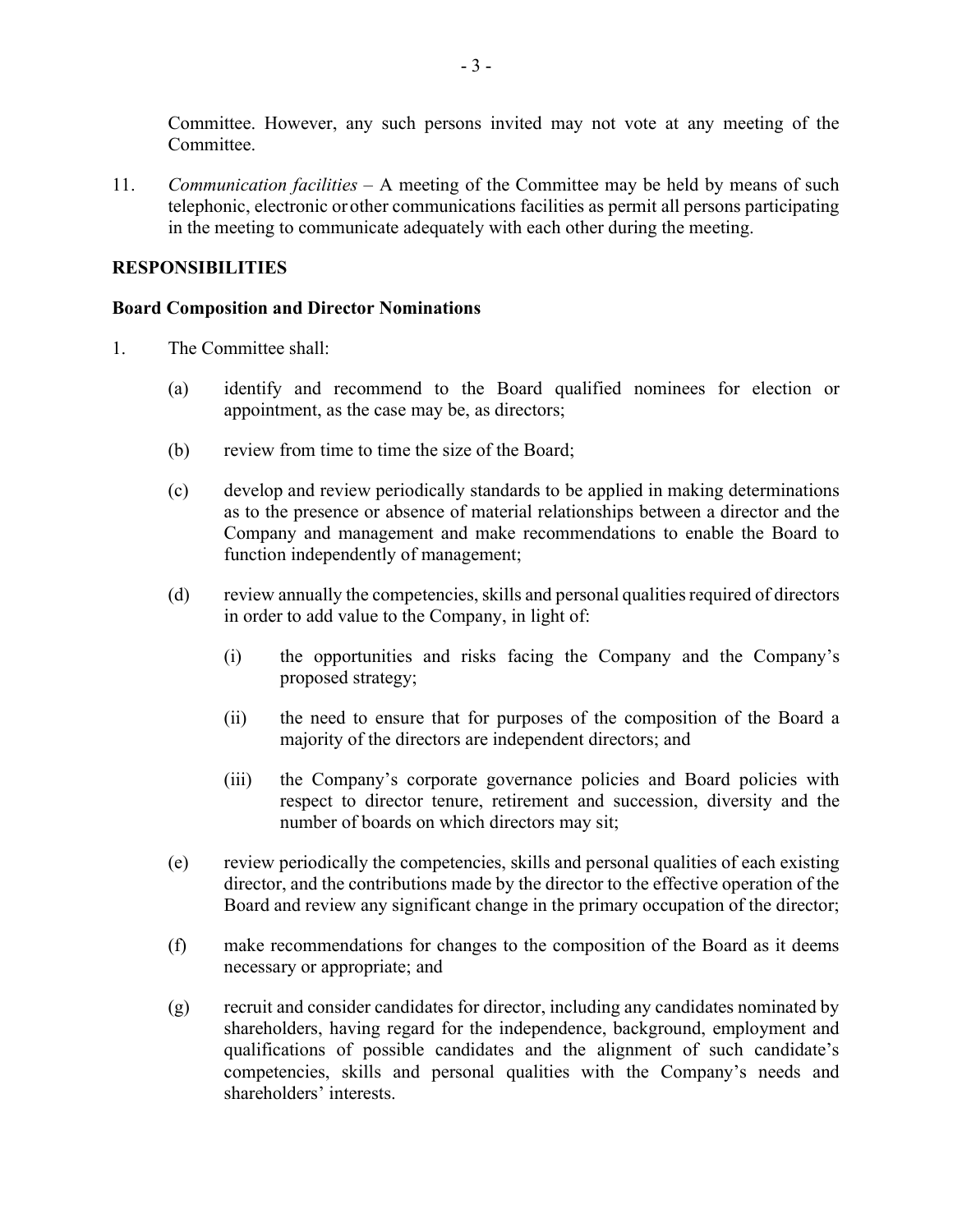- (h) perform the above items  $(a) (g)$  with the objective to maintain the composition of the Board in a way that provides, in the judgment of the Board, the best mix of skills and experience to provide for the overall stewardship of the Company.
- (i) retain such outside consultants and advisors (at Company expense) as it deems necessary from time to time to fulfill its duties and responsibilities.

### Succession Planning and Development

- 2. The Committee shall periodically review with the Chair of the Board and the Chief Executive Officer the succession plans relating to the position of the Chief Executive Officer and generally with respect to other senior positions and make recommendations to the Board with respect to the selection of individuals to occupy these positions.
- 3. The Committee shall review plans in respect of an unexpected incapacitation of the Chief Executive Officer.
- 4. The Committee shall oversee the Company's talent management activities with respect to its senior or potential senior positions, including, without limitation, any education and training programs and initiatives with respect to such employees in light of applicable succession planning and the selection of individuals to occupy these positions.

### Corporate Governance and Diversity

- 5. The Committee is responsible for considering matters of corporate governance and reviewing periodically, and at least annually, the Company's approach to governance issues and its corporate governance policies and, if applicable, recommending to the Board changes to the same.
- 6. The Committee shall assess any shareholder proposals to be included in the management information circular prepared in connection with any applicable meeting of shareholders and make appropriate recommendations to the Board.
- 7. The Committee shall oversee the Company's initiatives in promoting diversity in each of its Board and overall workforce, and shall oversee applicable Board and/or workforce diversity policies, programs and initiatives.

#### Director Protection

- 8. The Committee shall assess the directors and officers insurance policy of the Company and make recommendations for its renewal or amendment, or the replacement of the insurer.
- 9. Subject to applicable law and the constating documents of the Company, the Committee is responsible for administering all policies and practices of the Company with respect to the indemnification of directors by the Company and for approving or, in the Committee's sole discretion, recommending that the Board approve, all payments made pursuant to such policies and practices.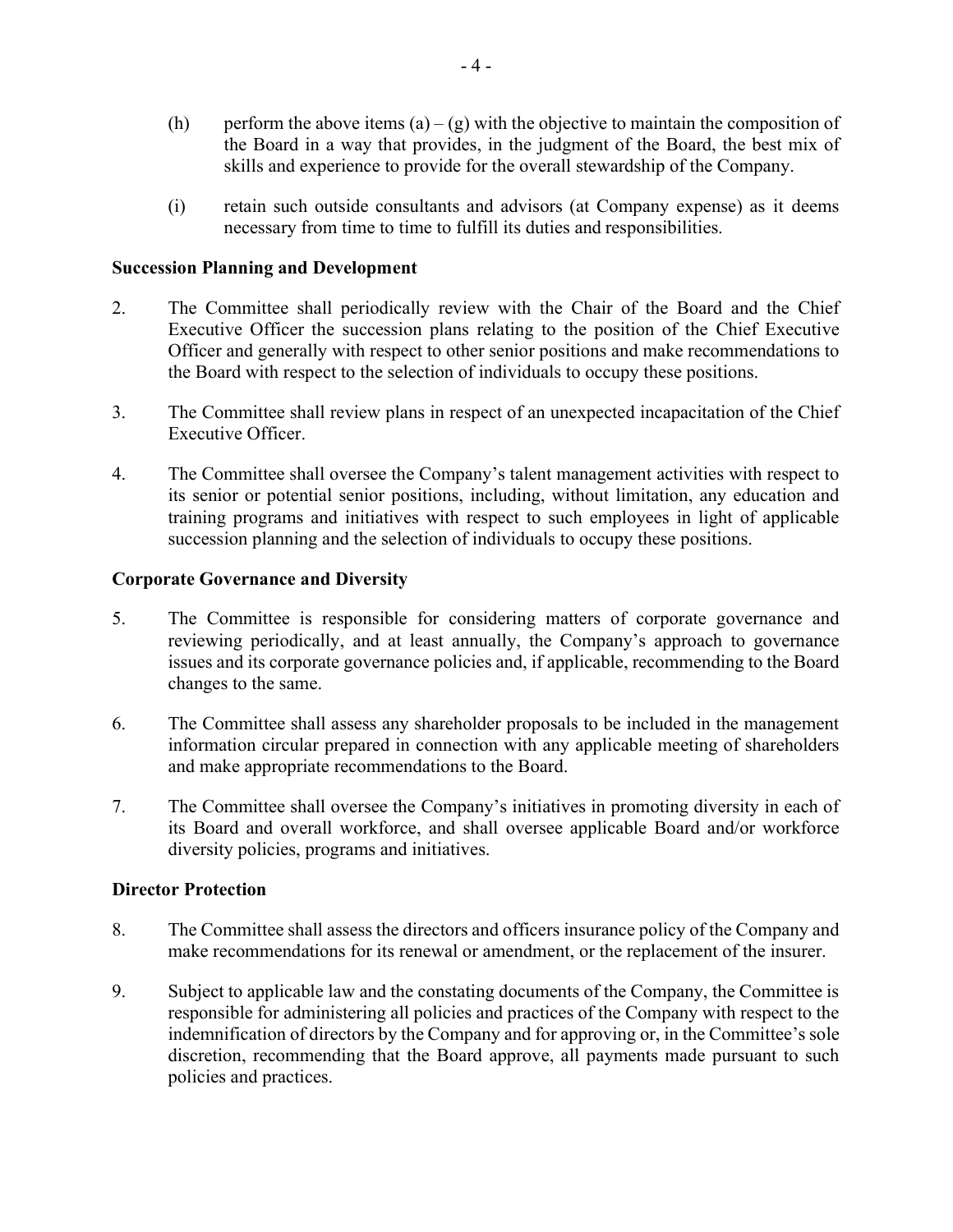### Business and Ethical Conduct

10. The Committee shall establish and update periodically a Code of Business Conduct for employees, officers and directors of the Company and, in conjunction with the Audit Committee of the Board or representatives thereof, as applicable, monitor, and review management's monitoring of, compliance with the Company's Code of Business Conduct.

### Director Orientation and Continuing Education

11. The Committee shall oversee the orientation of new directors to familiarize them with the Company's business and operations, including the Company's reporting structure, strategic plans, significant financial, accounting and risk issues and compliance programs and policies, management and the external auditors as well as the expectations of serving as a director. The Committee shall also oversee ongoing educational opportunities for all directors.

### Board Evaluations

- 12. The Committee shall annually review and make recommendations to the Board for changes to the mandate for the Board and the position descriptions for the Chair of the Board and other director roles.
- 13. The Committee shall oversee the annual director performance evaluation process, including conducting surveys of director observations, suggestions, views, effectiveness and preferences. The Committee shall consider the performance of the incumbent members of the Board in determining whether to recommend that they be nominated for re-election, and evaluate and recommend termination of membership of individual directors in accordance with the Company's constating documents for cause or other appropriate reasons.
- 14. The Committee shall also annually assess the effectiveness of the Board as a whole and each committee of the Board, including by reviewing assessments conducted by the committees themselves, having regard for the mandate of the Board and the charter of the relevant Board committee, as the case may be, and make recommendations to the Board.

### Operations of the Board

- 15. The Committee shall make recommendations respecting succession planning for the Chair of the Board and, in the event of a change in the Chair of the Board, shall make recommendations to the Board respecting the appointment of a new Chair of the Board.
- 16. The Committee shall review from time to time, and at least annually, the charters of the committees of the Board and, if applicable, make recommendations regarding the charters to the Board and recommend timely changes in the role, size, composition and structure of Board committees.

#### Compliance with Disclosure Requirements

17. The Committee shall annually review and recommend approval to the Board (if deemed advisable) the disclosure of the Company's corporate governance practices included in the